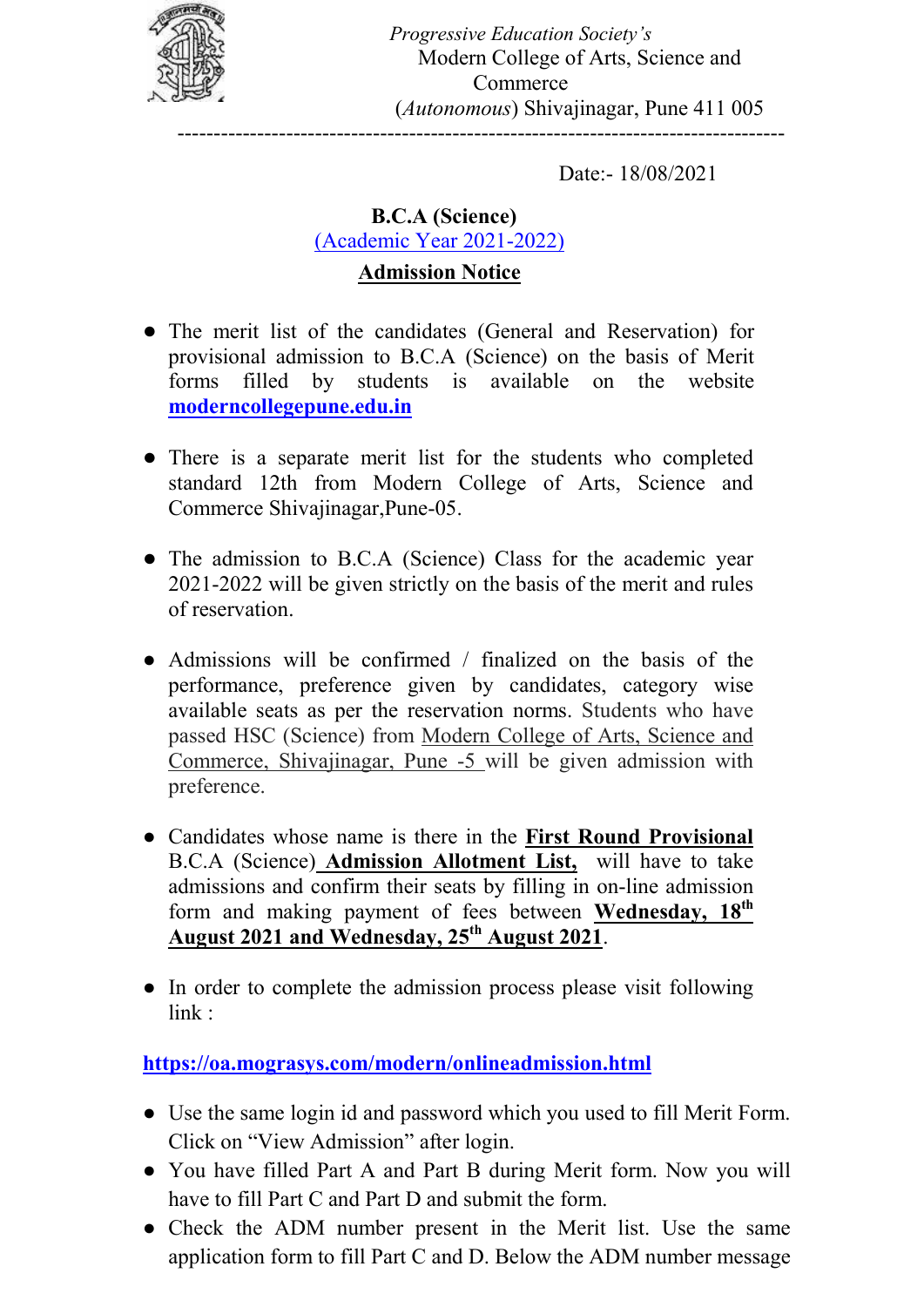indicating you have been shortlisted will be displayed.

- You must have received an email regarding the short listing of your Merit form for the admission.
- Upload all necessary documents
- Candidates should also note that they will not have any claim on admission after the prescribed Date and Time as per declared schedule.
- Second Round Provisional Admission Allotment list will be declared on Friday,  $27<sup>th</sup>$  August 2021 at 05:00pm based on vacancies available after the first round of provisional admission.
- Date of Commencement of Course: Wednesday, 01<sup>st</sup> September 2021
- Please note admissions for General/Open Category seats will be offered on the basis of the General Merit List and admissions for the reserved category seats will be offered on the basis of the reserved category merit list.
- The admissions will be offered in order of merit in each category.
- Candidates should confirm their admission by depositing fees in the college before Wednesday,  $25<sup>th</sup>$  August 2021.
- In case of any query/doubts please feel free to contact

## Strictly between 11:00 am and 05:00 pm Monday to Saturday

Email : hodcompsci@moderncollegepune.edu.in

Contact : 020-25535927 / 020-25535102

There will be a second round of admission. Admission notice and further procedure of the second round will be displayed on Friday, 27<sup>th</sup> August 2021 at 05:00pm and also will be available on the college websites.